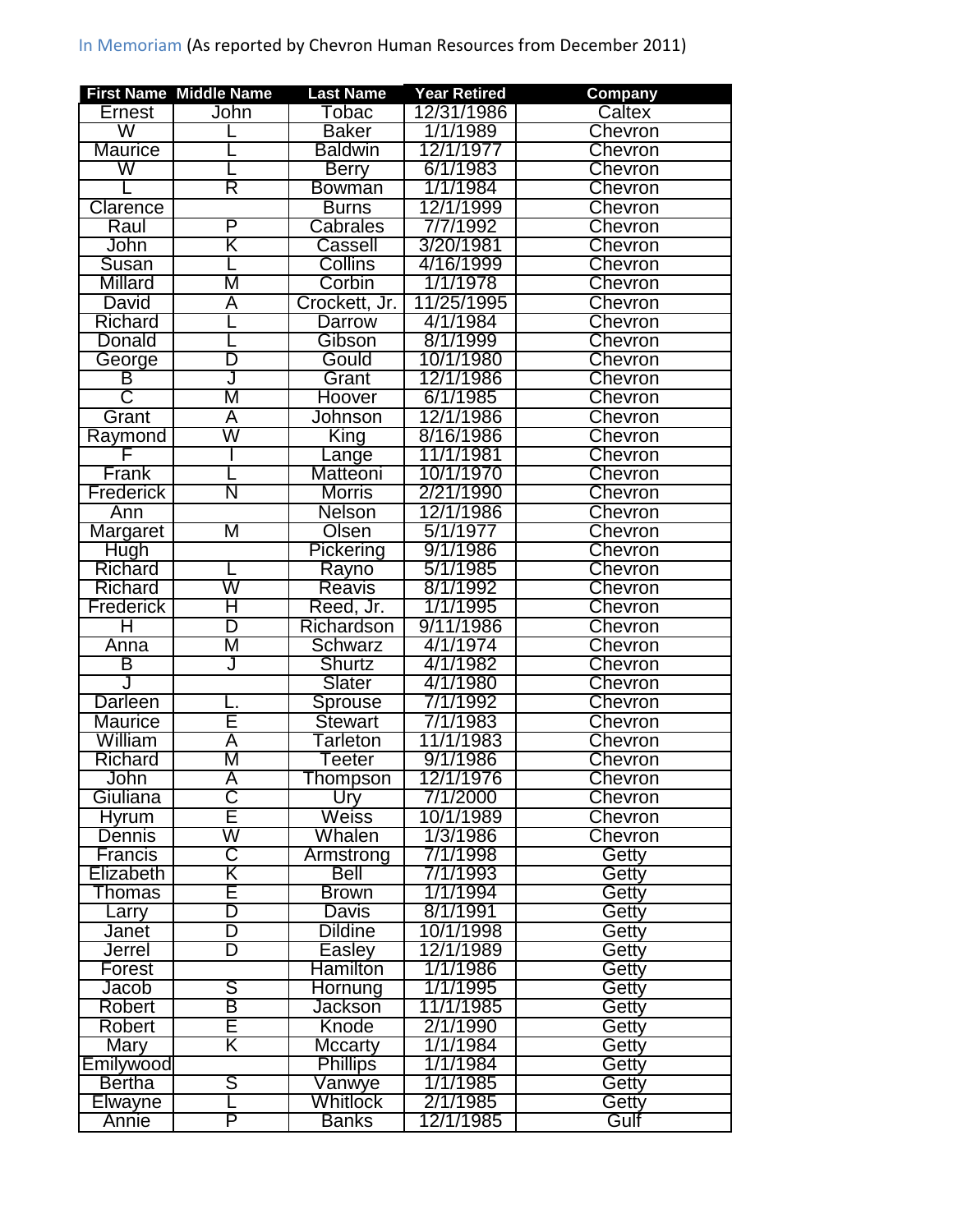| Harold              | O                            | <b>Blodgett</b>    | 6/1/1983              | Gulf            |
|---------------------|------------------------------|--------------------|-----------------------|-----------------|
| Carroll             | Ā                            | <b>Boswell</b>     | 7/1/1985              | Gulf            |
| Louis               |                              | Credeur            | 3/1/1985              | Gulf            |
| John                | W                            | Culver             | 6/1/1980              | Gulf            |
| <b>James</b>        | C                            | Darsie             | 8/1/1983              | Gulf            |
| Donald              | Ġ                            | Demianiw           | 8/1/1983              | Gulf            |
| Chrysoula           | $\overline{\mathsf{D}}$      | Emery              | 2/1/1991              | Gulf            |
| Louis               |                              | Esbry, Jr.         | 7/14/1992             | Gulf            |
| Clyde               | E                            | <b>Fields</b>      | 10/1/1983             | Gulf            |
| Louis               | J                            | <b>Halas</b>       | 8/15/1981             | Gulf            |
| John                | R                            | <b>Haug</b>        | 6/1/1982              | Gulf            |
| George              | J                            | Hayes              | 3/2/1974              | Gulf            |
| В                   | E                            | Hogsett            | 8/1/1986              | Gulf            |
| <b>Chester</b>      | F                            | <b>Jackimowicz</b> | 8/1/1983              | Gulf            |
| James               | E                            | Jennings           | 9/2/1965              | Gulf            |
| Robert              | W                            | Koch               | 7/4/1985              | Gulf            |
| Harold              | S                            | angley             | 6/1/1986              | Gulf            |
| Courtney            | $\overline{\text{C}}$        | Quirey, Jr.        | 7/21/1977             | Gulf            |
| Dorothy             |                              | <b>Ricci</b>       | 4/8/1988              | Gulf            |
| <b>Thomas</b>       | J                            | Robichaux          | 10/1/1979             | Gulf            |
| George              | Ř                            | Schramm            | 8/15/1981             | Gulf            |
| Glenn               | $\overline{\text{C}}$        | <b>Smith</b>       | 1/1/1985              | Gulf            |
| Luther              | R                            | Smith              | 8/1/1984              | Gulf            |
| Edward              | J                            | Spitzkopf          | 6/1/1980              | Gulf            |
| <b>Robert</b>       | Η                            | Steele             | 7/1/1983              | Gulf            |
| Walter              | Ā                            |                    | 5/1/1983              | Gulf            |
|                     | Ē                            | Unangst            |                       |                 |
| John                |                              | Werrell            | 7/1/1985              | Gulf            |
| Gordon              | Ā<br>$\overline{\mathsf{R}}$ | Young              | 11/1/1979             | Gulf            |
| Allan<br>Juanita    | Μ                            | Keirs<br>Allen     | 7/10/1996             | <b>MolyCorp</b> |
|                     |                              |                    | 1/1/1994              | exaco           |
| Rex                 |                              | <b>Beezley</b>     | 1/1/1980              | Texaco          |
| <b>Alphonse</b>     | Ā                            | Blanchard, Jr.     | 4/1/1976              | <b>Texaco</b>   |
| William             | J<br>J                       | Bridgen            | 1/1/1979<br>5/1/1982  | exaco           |
| <b>Maurice</b>      |                              |                    |                       |                 |
| Gerald              |                              | Carrigan           |                       | exaco           |
|                     | P                            | Chastant           | 1/1/1994              | Texaco          |
| Kenneth             | W                            | Cook               | 8/1/1989              | exaco           |
| <u>Joseph</u>       | N                            | <b>Deshotels</b>   | 4/1/1983              | Texaco          |
| Rebecca             | E                            | Dore               | 1/1/1989              | Texaco          |
| George              | н                            | Eaton              | 12/1/1994             | Texaco          |
| W                   | .awson                       | Edgar              | 10/1/1990             | Texaco          |
| Emiko               |                              | Endo               | 1/1/1988              | Texaco          |
| Clarence            |                              | Erbert             | 9/1/1987              | Texaco          |
| Thomas              | V                            | Giblin             | 1/1/1976              | Texaco          |
| <b>Stanley</b>      | F                            | Golixer            | 10/1/1995             | Texaco          |
| <b>Richard</b>      |                              | Gordon             | 9/1/1987              | Texaco          |
| John                | A                            | Gryder             | 1/1/1989              | Texaco          |
| Joseph              | Ā                            | Hannan III,        | 11/1/1986             | Texaco          |
| Johnny              | E                            | Hodge              | 10/1/1992             | Texaco          |
| Norman              | W                            | Houghton           | 1/1/1992              | Texaco          |
| Joe                 | W                            | Howard             | 1/1/1977              | Texaco          |
| James               | G                            | <b>Klaus</b>       | 9/1/1994              | Texaco          |
| Eugene              | $\overline{\mathsf{H}}$      | <b>Krug</b>        | 7/1/1987              | Texaco          |
| Ray                 | B                            | .ayfield           | 9/1/1983              | Texaco          |
| Eleanor<br>Patricia | A<br>F                       | enich.<br>Madigan  | 1/1/1999<br>11/1/2002 | Texaco          |